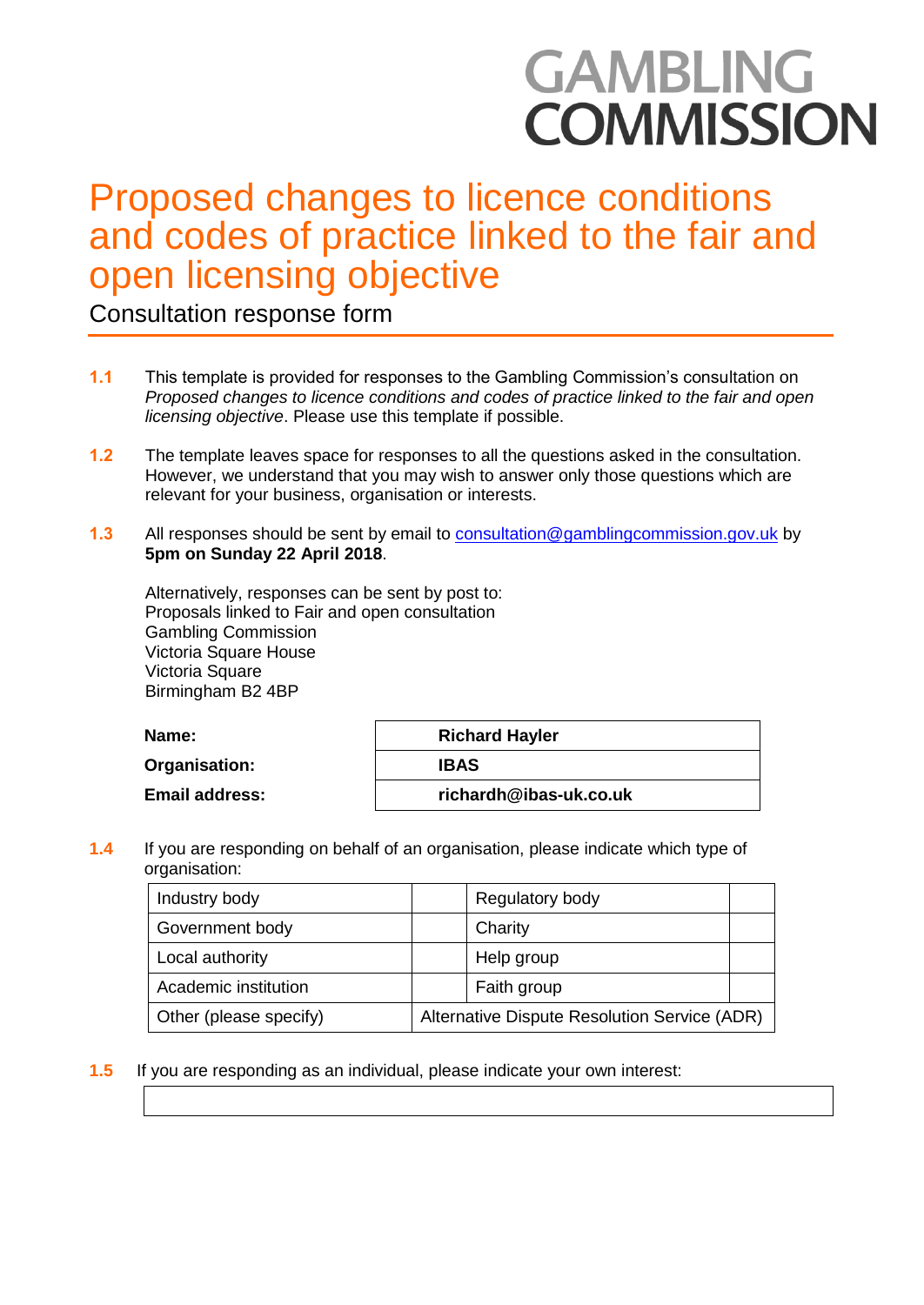# **Section 2.1 – 2.10 of the consultation:**

#### **Compliance with the UK advertising codes**

**Q1.** What are your views on elevating compliance with the UK Advertising Codes from an Ordinary code provision to a Social responsibility code provision?

We are supportive. The important point is that these codes are enforced as a meaningful deterrent against the production/publication of adverts which fall short of the CAP/BCAP minimum standards.

**Q2.** Are there any particular aspects of the UK Advertising Codes which would benefit from additional advice or guidance?

Dependent on the outcome of the ongoing review of the role of ADR in complaints management, it would be helpful to clarify the extent to which the Commission might expect ADR services to consider potential infringement of these codes a factor in reviewing customer disputes.

## **Section 2.11 – 2.14 of the consultation:**

#### **Marketing of offers**

 **Q3.** What are your views on the re-drafting of SR code provision 5.1.7?

We are wholly supportive. We would further welcome accompanying advice expanding on the Commission's view of what they would typically consider to be a) 'significant conditions' in offers and incentives and b) reasonable evidence that limitations of space made it impossible for these to be displayed in an advertisement.

# **Section 2.15 – 2.22 of the consultation:**

#### **Electronic marketing consent**

 **Q4.** What are your views on the proposal to introduce a new SR code provision regarding direct emarketing consent?

We are supportive.

 **Q5.** What are your views on broadening the proposed provision beyond direct e-marketing to include all forms of direct marketing?

N/A

#### **Section 2.15 – 2.22 of the consultation:**

#### **Responsibility for third parties**

 **Q6.** What are your views on the proposed amendments to SR code provisions 1.1.2 and 1.1.3 (Responsibility for third parties) which reduce duplication between provisions and further clarify our position that operators are responsible for third parties with whom they contract, such as affiliates?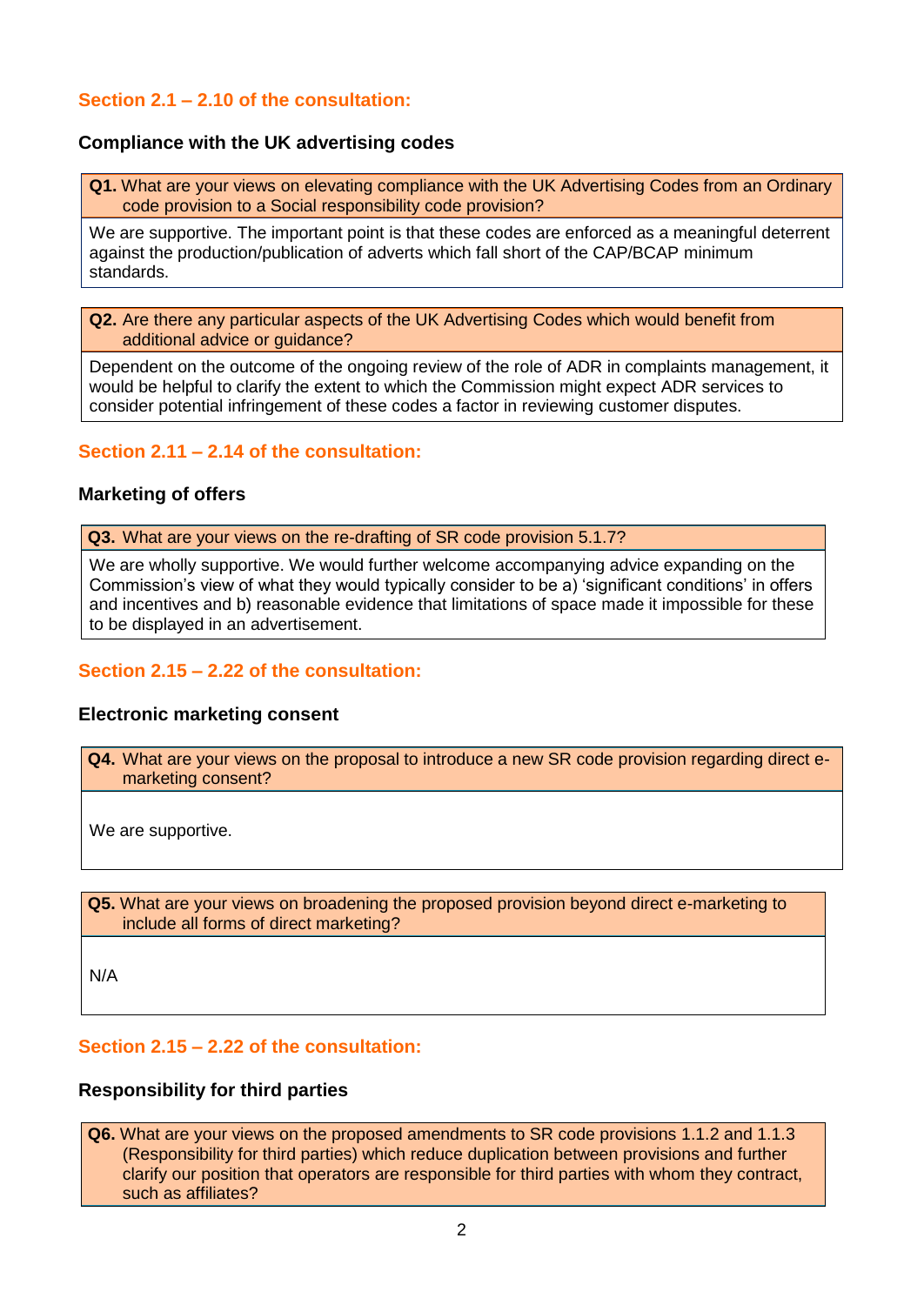We are supportive. Typically 30-40 disputes in each year are the result of an advertisement placed by an affiliate which fails to highlight the key terms of an offer which it promotes, or provide a link to where they can be found. It is not always impossible, but often difficult, to ascertain whether an advert has been placed by an affiliate or the operator itself.

We recognise that some of the complications caused in disputes which involve affiliate sites are the result not of the banner adverts supplied by the operator but the accompanying editorial supplied by the affiliate. While it may be unfair to make the operator responsible for this, there is no question that the operator is better placed to monitor what has been written by the affiliates with whom they contract than any other party.

# **Section 3.1 – 3.16 of the consultation:**

# **Unfair terms**

I

I

 **Q7.** Do you have any comments on the inclusion of consumer notices to licence condition 7.1.1?

We welcome the strengthening of this condition and the end to the requirement only that operators satisfy *themselves* of the fairness of their rules and terms. Given that much of the focus of recent consumer rights legislation is on the clarity and transparency of consumer notices, it is logical that they should be specifically referred to here.

We would welcome further clarity about what the Commission expects of non-remote operators when requiring that contractual terms must be '*made available to consumers*'. Minimum standards of accessibility would be helpful. For example, are contractual terms in a betting shop sufficiently available to consumers if they are stored in a booklet behind the counter?

#### **Q8.** What are your views on the proposal to include a requirement to ensure compliance with the Consumer Protection from Unfair Trading Regulations 2008, at all stages of the consumer journey?

We note that many of the consumer disputes that reach us concern not just the fairness of rules and terms, but issues relating to the way that they are advertised prior to acceptance or communicated to them and their accessibility after they have been accepted; for example, a consumer who subscribes to a particular offer or promotion may subsequently complain that the terms of the offer were removed from the operator's website and consequently no longer accessible for reference.

On this basis, we strongly agree that the responsibility to act fairly extends beyond ensuring that rules and terms are fair and reasonable.

 **Q9.** What more could be done to ensure licensees' terms and practices are not unfair and do not mislead? Please give examples.

The first point we would like to consider is how unfair or misleading terms and practices are detected. What is the process for identifying and determining that they are indeed unfair? Would an adverse ruling by an ADR entity be sufficient to trigger a regulatory investigation? Will the Commission instead or also rely on direct consumer complaints, ASA rulings, CMA expertise, court decisions or a combination of these?

IBAS will of course be willing to provide details of its decisions and other outcomes to the Commission but we are conscious that these decisions will represent only our own view on whether a term is unfair. We also recognise that – necessarily – by the time an IBAS ruling is produced, the term, rule, advertisement or practice will have been exposed to a wider audience.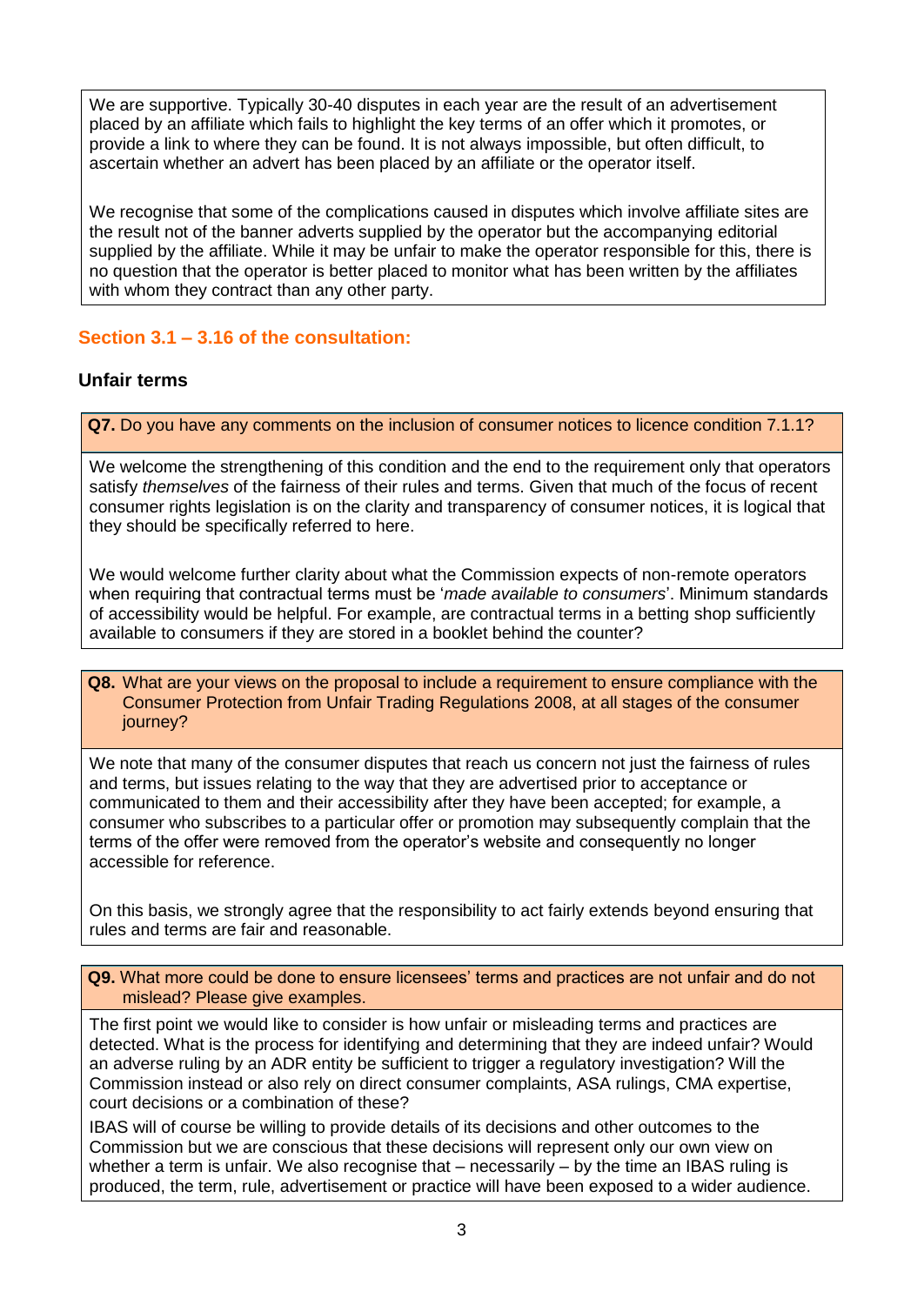That being so, is there any scheme or system that can be implemented to detect and deal with potentially unfair practices sooner, to limit the risk of damage they may cause to consumers? Would operators be willing to subscribe to some form of independent/impartial checking service if it further limited the risk of later regulatory sanction?

Additionally, we would welcome seeing good practice guides and tools such as the Commission's Remote Technical Standards used to highlight areas where complaints and disputes are most prevalent. |In submissions to previous Commission consultation exercises IBAS has recommended, for example:

- Retail betting operators should be required to display the cut-off times ('no more bets times') for valid bets on specific races and events to help consumers identify where they are entitled to a refund of stakes on late/invalid but otherwise apparently losing bets.
- Betting websites and shop till systems should employ software that alerts customers where bets requested have the potential to breach the licensee's maximum payout limits.
- Websites offering casino and sports betting bonuses, the terms of which impose a maximum or minimum permissible stake per bet, must automatically reject bet requests which would breach the terms of the offer.

# **Section 4.1 – 4.20 of the consultation:**

# **Complaints and disputes**

 **Q10.** Do the changes to SR code provision 6.1.1 make it clear that our focus is on complaints and disputes being handled in a fair, open, transparent, accessible and timely manner, in line with the licensing objectives? If not, how could we improve this?

Yes.

 **Q11.** Do the changes to SR code provision 6.1.1 make the general requirements for reporting information to the Commission easier to understand and follow? If not, what would improve this?

We have no strong view, but we find them easy to understand and follow.

 **Q12.** Please provide any feedback on the new requirement to have regard to the Commission's advice/guidance when designing complaints policies and procedures. Can you see any problems with this approach?

Whether the Commission's guidance or any other is recommended, it would be preferable for consumers to have broadly the same experience when raising a complaint against any individual licensed operator.

 **Q13.** Please provide any feedback on the proposals to introduce time limits for complaints and disputes handling, and a requirement to provide a 'deadlock letter' as part of the advice. Do you agree with the proposed approach? If not, please explain why?

Ideally, the 'deadlock letter' would include some form of reference code that could be quoted to the ADR entity and used to cross-reference with operators and check that the complaints process has indeed been exhausted.

We feel that an eight week time limit for the original complaint to be investigated is reasonable for the majority of complaints and disputes. There are some cases where a satisfactory conclusion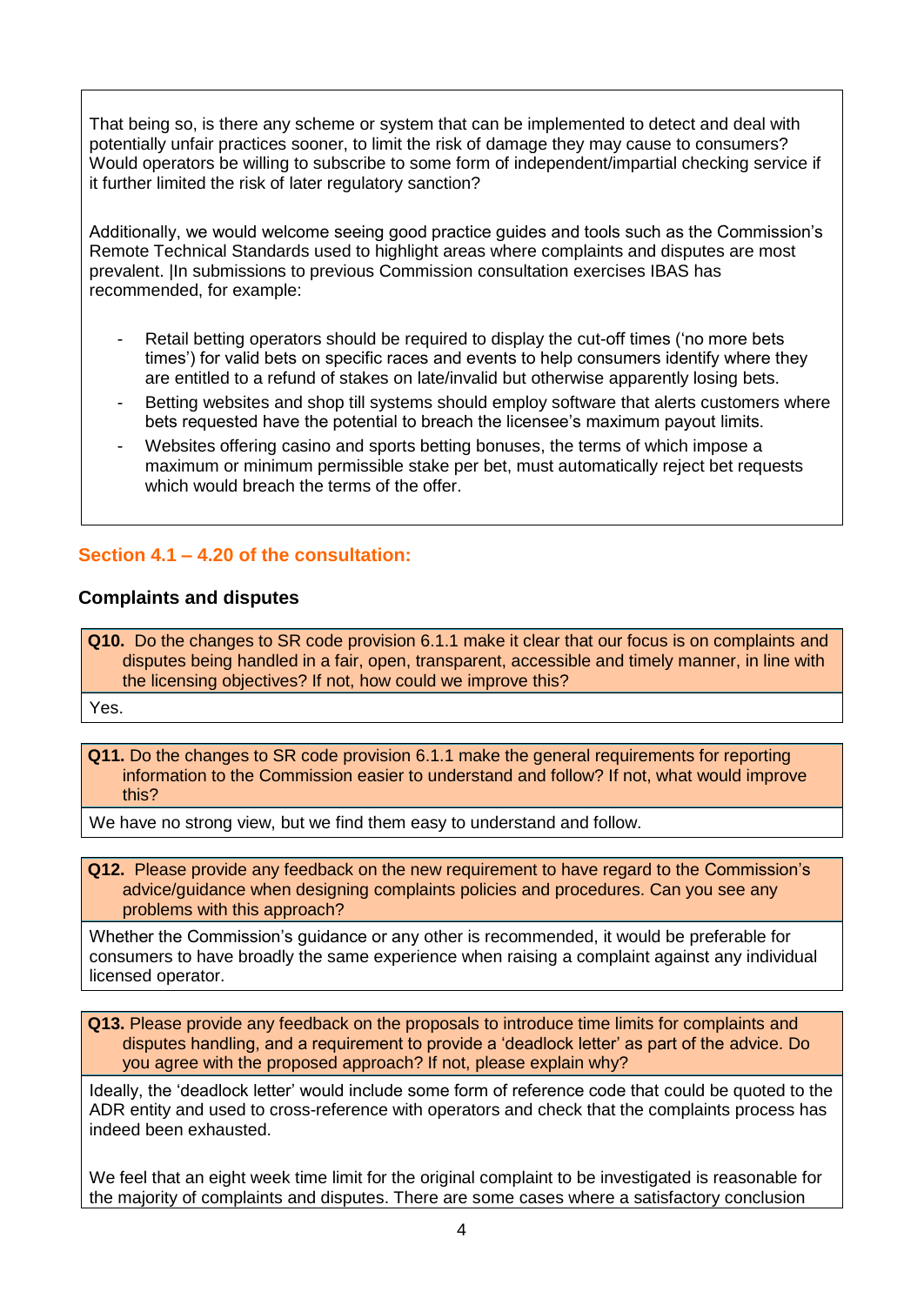may not be achievable within that timescale. An example of this might be where the dispute relates to an allegation of crime (including alleged match fixing) and where investigations by external agencies might delay the process. Perhaps exemptions could be permitted in such cases and in situations where the completion of the complaints process requires additional information from the consumer which is requested but not received.

On the question of timescales, we also warmly welcome the recommendation in section 4.5 of the proposed *Appendix 1* that requires operators to respond to requests from ADR entities for information about disputes within ten working days.

Again, we recognise that some complex cases or disputes with an alleged criminal aspect may require more detailed preparation of evidence, but we anticipate that once complainants have exhausted the operator's dispute process and received their deadlock letter, there should be no reason for the operator not to be prepared to supply the information necessary for the ADR entity to reach an informed decision within a working fortnight.

It would be helpful to understand the Commission's view on what approach an ADR entity should take if an operator failed to respond to questions about a specific dispute within ten working days, without reasonable explanation.

--

We would be slightly concerned with one aspect of the approach set out in 6.1.1; that it effectively places responsibility for directing unresolved complaints and disputes to the correct next stage fully with the operator. Operators are effectively making judgement about whether a dispute or complaint is suitable for consideration by an ADR entity, the regulator or another agency. There have been occasional examples where we have disagreed with the assessment of an operator that a particular dispute is unsuitable for consideration by IBAS.

For example, an operator may indicate to a consumer that a dispute cannot be considered by an ADR service because it is deemed by them to be a responsible gambling complaint, which would typically be directed to the Gambling Commission instead. However, that assessment may be based on the operator's belief that an account in one party's name is being controlled by a third party who has previously self-excluded from their site(s). We would usually consider that it was appropriate for our Adjudication Panel to at least examine the evidence that caused the operator to link the account holder with the self-excluded third party.

To some extent this is unavoidable if the deadlock letter scheme is to be implemented. Perhaps the deadlock letter should offer the consumer the opportunity to seek a second opinion from an independent source if he or she feels they have had their complaint misdirected.

 **Q14.** Do you have any further comments or feedback on the proposed changes to SR code 6.1.1? What would be the impact of such proposals in terms of resource or cost?

We have no substantial concerns.

 **Q15.** Do you have any further comments or feedback on the content of the proposed advice? What would be the impact of the proposals in terms of resource or cost? N/A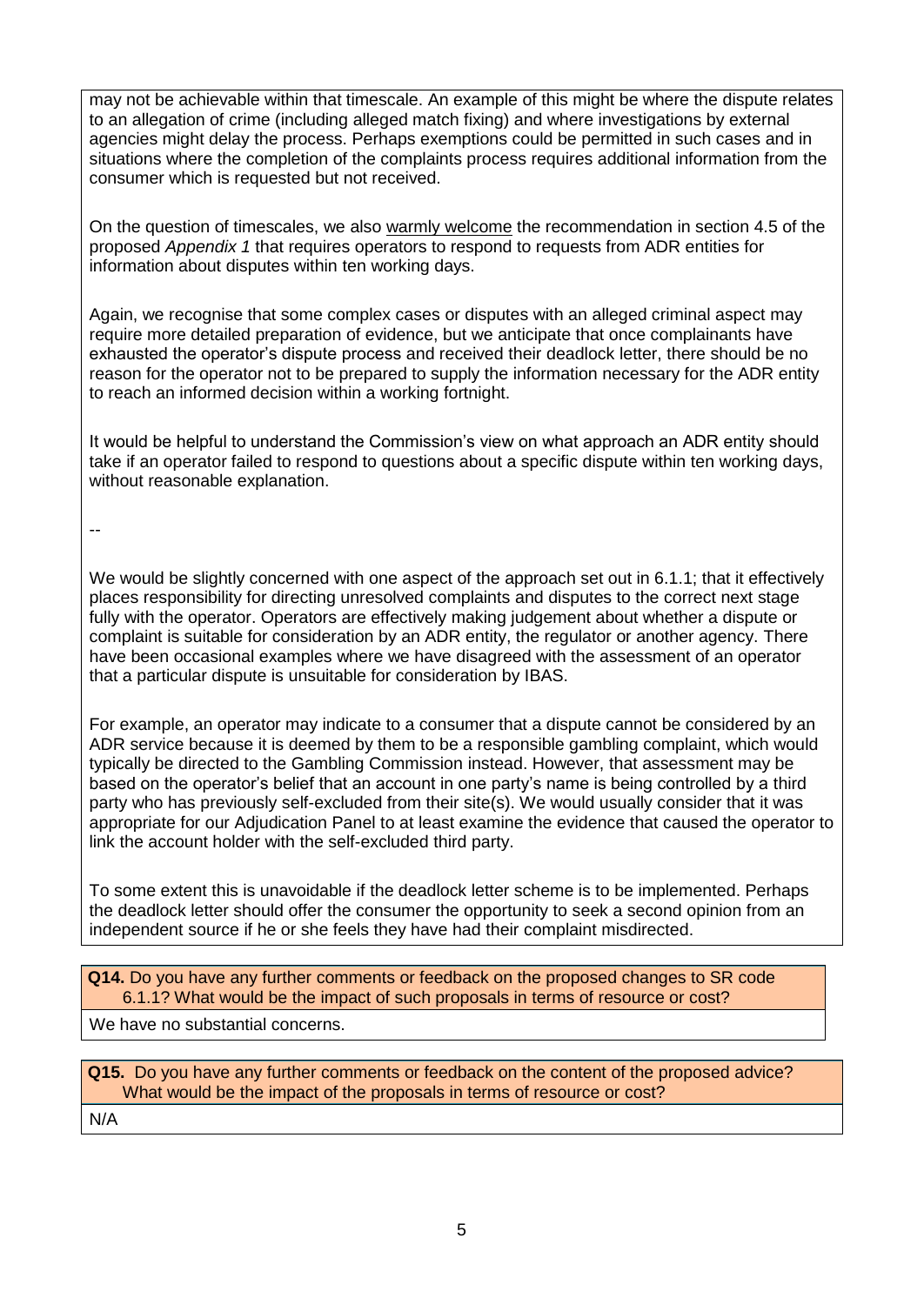# **Section 4.21 – 4.25 of the consultation:**

# **Future changes – improving the ADR processes**

 **Q16.** Do you have any views on the outlined content of the future framework of standards for ADR providers, or our direction of travel in this area?

We have been happy to engage with the Commission in its review of the ADR requirements of the sector and we look forward to seeing how proposals for the future of gambling ADR develop in the coming year. There is clearly some important detail to be discussed.

We agree with the focus on the areas detailed in 4.23, including customer service standards, clarity of the remit of decision making, transparency, independence, consistency – particularly with other interested agencies such as the ASA – and mutual exchange of information on emerging trends.

It is important to remember that ADR is 'alternative dispute resolution' – a low cost and less complex alternative to legal action.

So, while IBAS and other ADR services aspire to make judgements that reflect current legal approaches to similar situations – judgements that would stand up to legal scrutiny if reviewed in court – we cannot realistically aspire to *fully* reflect the experience that two disputing parties would receive if their dispute was being heard by a court. ADR entities in the gambling sector are already being asked by the Commission to pass judgement on the fairness or otherwise of operators' terms and practices. We are aware that some experienced legal practitioners have expressed surprise that such judgements should be expected within the ADR sector.

We have recently updated our website with a view to providing more information about our decision making processes, our complaints and appeals procedures and our accessibility policies, among others. Later in 2018 we aim to introduce a new disputes database designed to further improve the information flow about the progress of individual disputes to both parties, simultaneously. The new database will also allow to provide regularly updated statistical information to the website as well as to the Commission.

We support the call for more careful consideration of the 'balance of power' in disputes. We agree as part of that process that we should allow both parties access to and opportunity to respond to any new arguments made by the counterparty about which they were not previously aware. On the question of whether it is always legally appropriate to share the submissions of each party, we intend to seek best practice data protection guidance from established Ombudsman services in other sectors, but we agree with the spirit of what the Commission is seeking to achieve.

We recognise that the Commission has publicly stated its ambition to reduce the number of ADR services operating in the sector; and that the outgoing Chief Executive has gone further in calling for a single industry ombudsman. We are bound to observe that the Commission chose itself to approve the current number of ADR entities operating in the sector, but we are happy to repeat our commitment to achieve at very least the reasonable standards that might be expected of ADR services in the future.

We recognise that we have in the past been subject to criticism in some quarters but it is the inevitable nature of adjudication on irresolvable commercial disputes that in almost all cases, one party in every dispute will consider that the process has reached the wrong conclusion. Satisfaction levels with ADR services must be considered in that context. We remain of the view that ADR in the gambling sector – from an IBAS perspective at least – has been generally successful and we are keen to work with the Commission to build on that success.